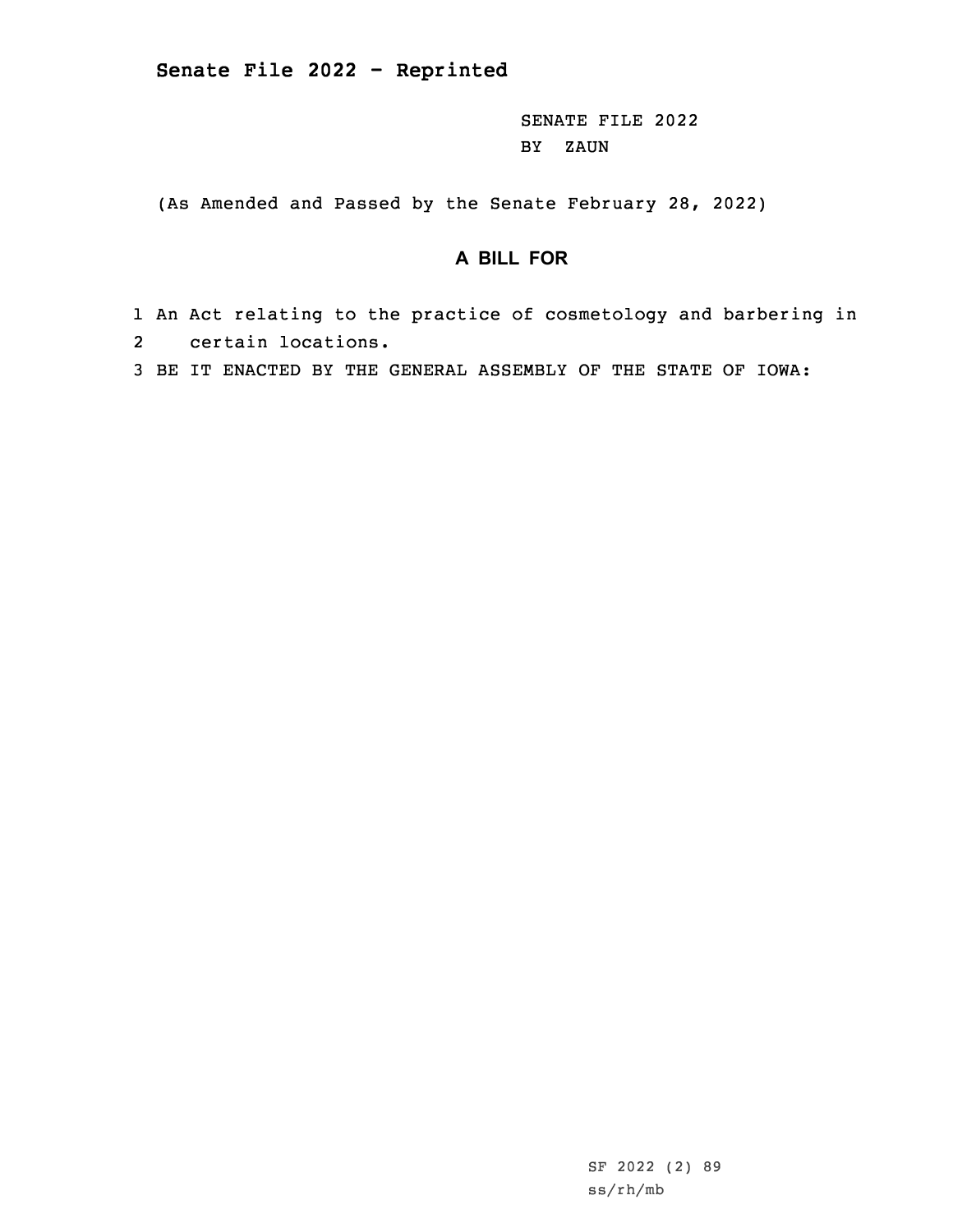1Section 1. Section 157.1, subsection 26, Code 2022, is 2 amended to read as follows:

 26. *"Salon"* means <sup>a</sup> fixed an establishment or place in <sup>a</sup> fixed location, or <sup>a</sup> location that is readily movable, where one or more persons engage in the practice of cosmetology arts and sciences, including, but not limited to, <sup>a</sup> retail establishment where cosmetologists engage in the practice of cosmetology arts and sciences.

9 Sec. 2. Section 157.13, subsection 1, Code 2022, is amended 10 by adding the following new paragraph:

11 NEW PARAGRAPH. *0b.* <sup>A</sup> licensee may practice at <sup>a</sup> location 12 which is not <sup>a</sup> licensed salon, school of cosmetology arts and 13 sciences, or licensed barbershop pursuant to rules adopted by 14 the board.

15 Sec. 3. Section 158.13, subsection 1, Code 2022, is amended 16 to read as follows:

 1. *a.* It is unlawful for <sup>a</sup> person to employ an individual to practice barbering unless that individual is <sup>a</sup> licensed barber or has obtained <sup>a</sup> temporary permit. It is unlawful for <sup>a</sup> licensed barber to practice barbering with or without compensation in any place other than <sup>a</sup> licensed barbershop or barber school, or <sup>a</sup> licensed salon as defined in [section](https://www.legis.iowa.gov/docs/code/2022/157.1.pdf) 157.1, 23 except that a as follows:

24 (1) <sup>A</sup> licensed barber may practice barbering at <sup>a</sup> location 25 which is not <sup>a</sup> licensed barbershop or barber school under 26 extenuating circumstances arising from physical or mental 27 disability or death of <sup>a</sup> customer.

28 (2) <sup>A</sup> licensed barber may practice barbering at <sup>a</sup> location 29 which is not <sup>a</sup> licensed barbershop or barber school pursuant 30 to rules adopted by the board.

31 *b.* It is unlawful for <sup>a</sup> licensed barber to claim to be <sup>a</sup> 32 licensed cosmetologist, but it is lawful for <sup>a</sup> licensed barber 33 to work in <sup>a</sup> licensed salon.

34 Sec. 4. EMERGENCY RULES. The board of cosmetology arts and 35 sciences and board of barbering may adopt emergency rules under

-1-

SF 2022 (2) 89  $ss/rh/mb$  1/2